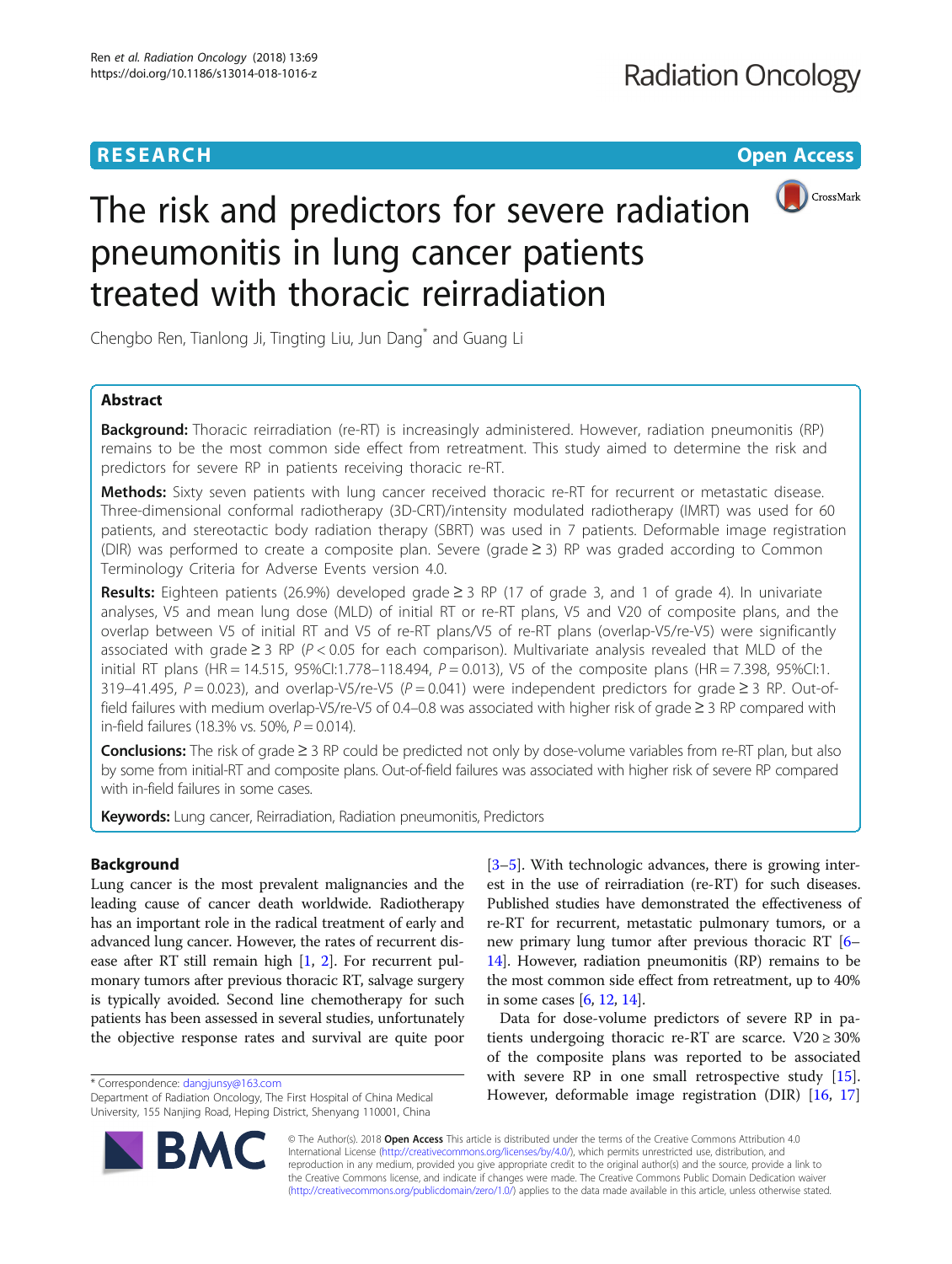was not used to generate the composite plans in that study, leading to less accuracy for assessing the composite doses to lung. Besides, re-RT may cause some overlap with the previously irradiated lung volumes. Whether the overlap is related to the risk of RP remains unclear. Moreover, the effect of re-RT characteristics (such as re-RT technique, re-RT location, and Interval between initial and re-RT) on the incidence of RP has not been investigated sufficiently.

In light of these critical issues, we retrospectively investigated the risk and predictors of severe RP in patients undergoing thoracic re-RT.

# Methods

# Patients

Between January 2010 and January 2017, 70 patients with lung cancer who had previously received thoracic RT were retreated with RT to the thorax due to recurrent, metastatic, or new primary lung tumors. Three patients receiving initial RT at outside institutions were excluded because they could not obtain the pretreatment imagings and treatment plans. Thus, 67 patients were included in this study. Diagnosis of them mainly used bronchoscopy, CT-guided transthoracic needle aspiration biopsy, or based on FDG-PET/CT scans.

## Radiation treatment

Re-RT was delivered using conventional three-dimensional conformal radiotherapy (3D-CRT)/intensity modulated radiotherapy (IMRT) or stereotactic body radiation therapy (SBRT). 6-MV x-rays were used. The prescribed dose was 40–60 Gy in 2.0 Gy daily fractions for 5 days a week in patients treated with conventional RT and 40–50 Gy in 8– 10 Gy daily fractions for 3 days a week in those receiving SBRT. For conventional RT treated patients, gross tumor volume (GTV) was defined as the total volume of the tumor visualized on planning CT image, and was expanded to create an internal target volume (ITV), and a planning target volume (PTV). For patients receiving SBRT, GTV was delineated on a maximal intensity projection of 4-dimensional computed tomography (4D-CT) and modified according to its movement to create the internal gross tumor volume (iGTV), and an expansion of 3–5 mm was added to create a PTV. One hundred percent of the prescription dose covered 95% of the PTV.

Initial and Re-RT planning CT scans and their respective planned doses were imported into MIM Maestro Software (version 6.5.9). DIR was performed to create a composite plan [\[16,](#page-5-0) [17](#page-6-0)]. The following dose-volume histogram (DVH) data were extracted from the initial RT, re-RT, and composite plans, respectively: mean lung dose (MLD), lung V5, V20, and V50. The overlap between V5 of initial RT and V5 of re-RT plans was

measured and the ratio of the overlap to V5 of re-RT plans (overlap-V5/re-V5) was calculated. For patients treated with SBRT, radiation dose was converted to an equivalent dose in 2 Gy fractions (EQD2,  $\alpha/\beta = 3$  Gy for lung and  $α/β = 10$  Gy for tumor). Re-RT tumors in which the geometric center of the mass was within the initial 50% prescribed dose line were defined as in-field failures.

# Follow-up and RP evaluation

Patients were evaluated weekly during re-RT, every 2 months for the first year after re-RT, and every 3– 6 months thereafter. A diagnosis of RP was made with consensus by at least two radiation oncologists. RP was graded according to the National Cancer Institute Common Terminology Criteria for Adverse Events (CTCAE) version 4.0  $[18]$  $[18]$  $[18]$ . Criteria for grade 3 and 4 were as follows. Grade 3, patient manifested severe symptoms limiting self-care ADL. Oxygen has been indicated; grade 4, patient manifested life-threatening respiratory compromise with urgent intervention indicated (e.g. tracheotomy and intubation).

## Statistical analysis

Grade  $\geq$  3 RP was counted as event. The SPSS 24.0 statistical software package (Chicago, IL) was used to analyze the data. All continuous variables were dichotomized according to the sample median (except overlap-V5/re-V5) and then analyzed as nominal categorical variables. Patient characteristics and dose-volume variables from 3 sets of plans were assessed for correlations with the risk for grade  $\geq$  3 RP. Univariate analysis was done with Pearson's  $x^2$  or Fisher's exact tests. Variables with a  $P < 0.05$  on univariate analysis were then entered in a stepwise method in a binary logistic regression analysis to develop a multivariate model of independent factors predicting grade  $\geq$  3 RP. Linearby-linear association testing was used to determine a correlation between location of re-RT (in-field/out-offield) and overlap-V5/re-V5  $(0.8-1/0-0.8)$ .  $P < 0.05$ was considered statistically significant.

# Results

#### Patient, tumor, and treatment characteristics

Patient characteristics are listed in Table [1](#page-2-0). Of the 67 patients in this study, 63 (94%) completed reirradiation as planned. FDG-PET/CT was mainly used for the diagnosis of recurrent, metastatic, or new primary lung tumors, and histological confirmation was achieved in 38.8% (26/ 67) of the patients. The median follow-up time after re-RT was 9 months (range, 4–76 months). Median time to Re-RT was 16 months (range, 2–96 months). Most patients received conventional 3D-CRT/IMRT either in initial RT ( $n = 65$ , 97.0%) or re-RT ( $n = 60$ , 89.6%). The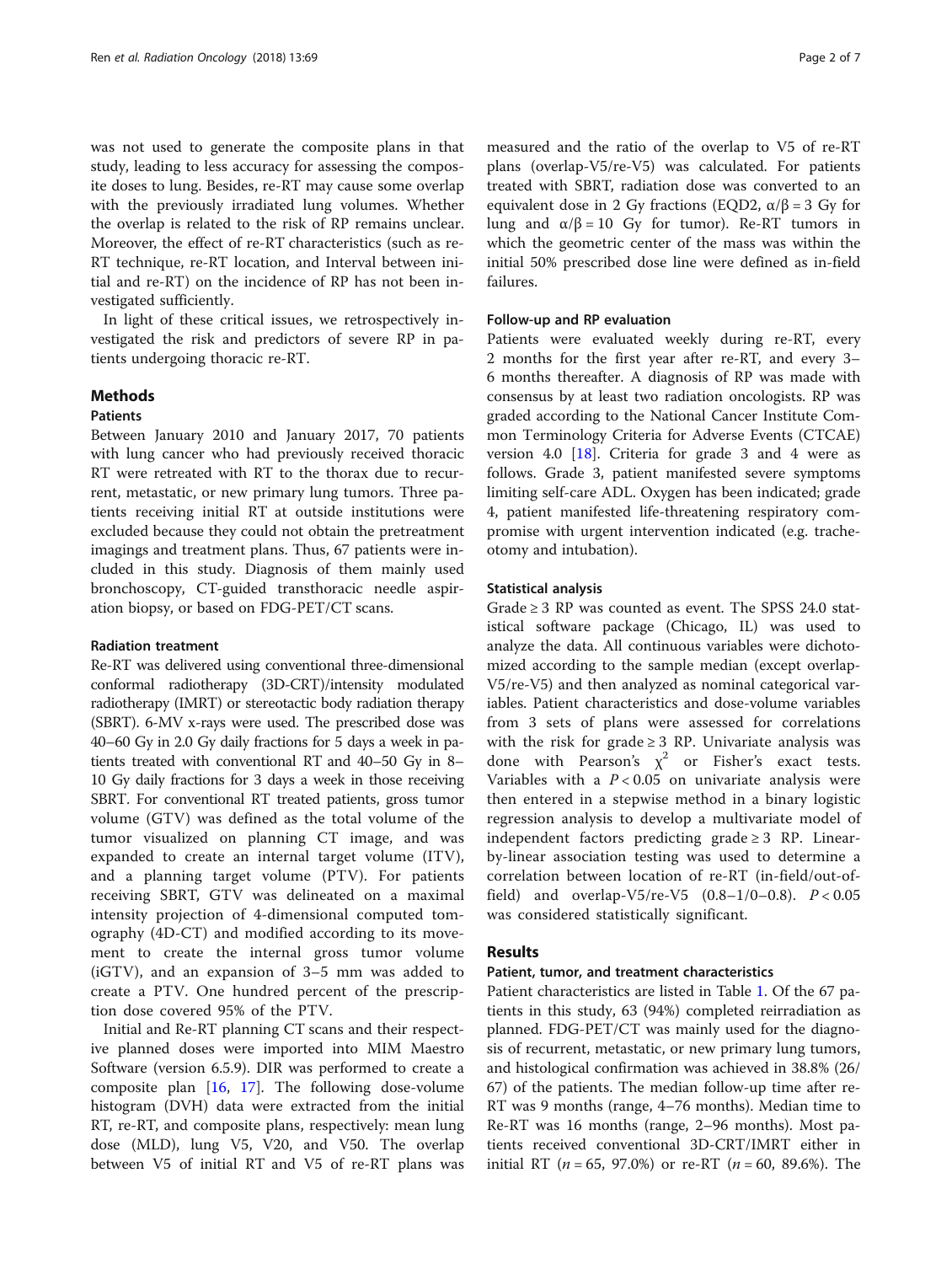<span id="page-2-0"></span>Table 1 Patient characteristics

| Variable                            | Value or No. of patients(%) |
|-------------------------------------|-----------------------------|
| Sex                                 |                             |
| Male                                | 48 (71.6%)                  |
| Female                              | 19 (28.4%)                  |
| Median age (years, range)           | 59 $(34 \sim 80)$           |
| Current smoker                      |                             |
| Yes                                 | 43 (64.2%)                  |
| No                                  | 24 (35.8%)                  |
| Tumor type                          |                             |
| Recurrences                         | 54 (80.6%)                  |
| Metastases                          | 10 (14.9%)                  |
| New primary tumors                  | 3(4.5%)                     |
| Pathologic type                     |                             |
| <b>NSCLC</b>                        | 36 (53.7%)                  |
| <b>SCLC</b>                         | 31 (46.3%)                  |
| Prior thoracic surgery              |                             |
| Yes                                 | 17 (25.4%)                  |
| No                                  | 50 (74.6%)                  |
| ECOG status before Re-RT            |                             |
| $0 - 1$                             | 61 (91.0%)                  |
| 2                                   | $6(9.0\%)$                  |
| Chemotherapy                        |                             |
| Yes                                 | 19 (28.4%)                  |
| No                                  | 48 (71.6%)                  |
| Initial RT technique                |                             |
| Conventional                        | 65 (97.0%)                  |
| <b>SBRT</b>                         | $2(3.0\%)$                  |
| Re-RT technique                     |                             |
| Conventional                        | 60 (89.6%)                  |
| <b>SBRT</b>                         | 7 (10.4%)                   |
| Re-RT location                      |                             |
| Central                             | 47 (70.1%)                  |
| Peripheral                          | 20 (29.9%)                  |
| Re-RT location                      |                             |
| In field                            | 33 (49.3%)                  |
| Outside                             | 34 (50.7%)                  |
| Median time to Re-RT(months, range) | $16(2 - 96)$                |
| Median follow-up(months, range)     | $9(4 - 76)$                 |

Abbreviations: NSCLC non-small cell lung cancer, SCLC small cell lung cancer, Re-RT reirradiation, SBRT stereotactic ablative radiation therapy

median dose were 56 Gy ( $\alpha/\beta$  = 10; range, 30–120 Gy) and 54 Gy ( $\alpha/\beta$  = 3; range, 30–260 Gy) for initial RT, and were 54 Gy ( $\alpha/\beta$  = 10; range, 14–106 Gy) and 54 Gy ( $\alpha$ /  $β = 3$ ; range, 14–240 Gy) for re-RT. Nineteen patients (28.4%) received chemotherapy with re-RT including induction ( $n = 5$ ), or concurrent ( $n = 5$ ), or sequential chemotherapy  $(n = 12)$ . The regimens most often given for patients with previous NSCLC were taxanes and carboplatin or cisplatin, while the regimens given for patients with previous SCLC were various.

## Risk factors for grade  $\geq$  3 RP

Grade 0–1 and 2 RP were observed in 39 (58.2%) and 10 (14.9%) patients, resoectively. Grade  $\geq$  3 RP was observed in 18 patients (26.9%), consisting of 17 patients with grade 3 and 1 patient with grade 4. No grade 5 RP was noted.

In univariate analyses, V5 and MLD of initial RT or re-RT plans, V5 and V20 of composite plans, and overlap-V5/re-V5 were significantly associated with grade  $\geq$  3 RP ( $P$  < 0.05 for each comparison) (Tables [2](#page-3-0) and [3\)](#page-3-0). All of the variables showing significant associations on univariate analysis were then entered in a multivariate logistic regression analysis with stepwise variable selection (Table [4](#page-4-0)). In that analysis, MLD of the initial RT (initial-MLD) (HR = 14.515, 95%CI:1.778–118. 494,  $P = 0.013$ ), V5 of the composite plans (composite-V5) (HR = 7.398, 95%CI:1.319–41.495, P = 0.023), and overlap-V5/re-V5  $(P = 0.041)$  were independent predictors for grade  $\geq 3$  RP.

There was no significant difference in the risk of grade  $\geq$  3 RP between patients with overlap-V5/re-V5 of 0.8–1 (18.2%) and patients with overlap-V5/re-V5 of 0– 0.8 (33.3%) ( $P = 0.114$ ). But, rates of grade  $\geq 3$  RP for patients with overlap-V5/re-V5 of 0.8–1 were significantly lower when compared with those with overlap-V5/re-V5 of 0.4–0.8 (50%) ( $P = 0.014$ ), and was similar with those with overlap-V5/re-V5 of 0–0.4 (14.3%) ( $P = 1.000$ ).

Patients with In-field relapses had a relatively lower rates of grade  $\geq 3$  RP compared with out-of-field failures (18.2% vs. 35.3%), but with no significant statistical difference ( $P = 0.114$ ). In-field relapses (87.9%) were more frequently observed in patients with higher overlap-V5/ re-V5 (0.8–1) and out-of-field relapses (87.2%) in patients with lower overlap-V5/re-V5 (0–0.8). Linear-bylinear association testing revealed that there was significant correlation between location of re-RT (in-field/outof-field) and overlap-V5/re-V5  $(0.8-1/0-0.8)$   $(P < 0.001)$ .

## **Discussion**

Published data have suggested that either thoracic re-RT with conventional fractionation [[8](#page-5-0)–[10,](#page-5-0) [19](#page-6-0), [20](#page-6-0)] or with SBRT  $[5-7, 11-14]$  $[5-7, 11-14]$  $[5-7, 11-14]$  $[5-7, 11-14]$  $[5-7, 11-14]$  $[5-7, 11-14]$  $[5-7, 11-14]$  is a reasonable treatment option to consider for relapse or progression. However, there is a lack of prospective evidence detailing outcomes after thoracic re-RT. In the present study, 89.6% of patients were retreated with conventionally fractionated 3D-CRT/IMRT. Due to patients with two initial pathologic types (NSCLC and SCLC), with various clinical diagnosis at re-RT (including recurrent, metastatic, or a new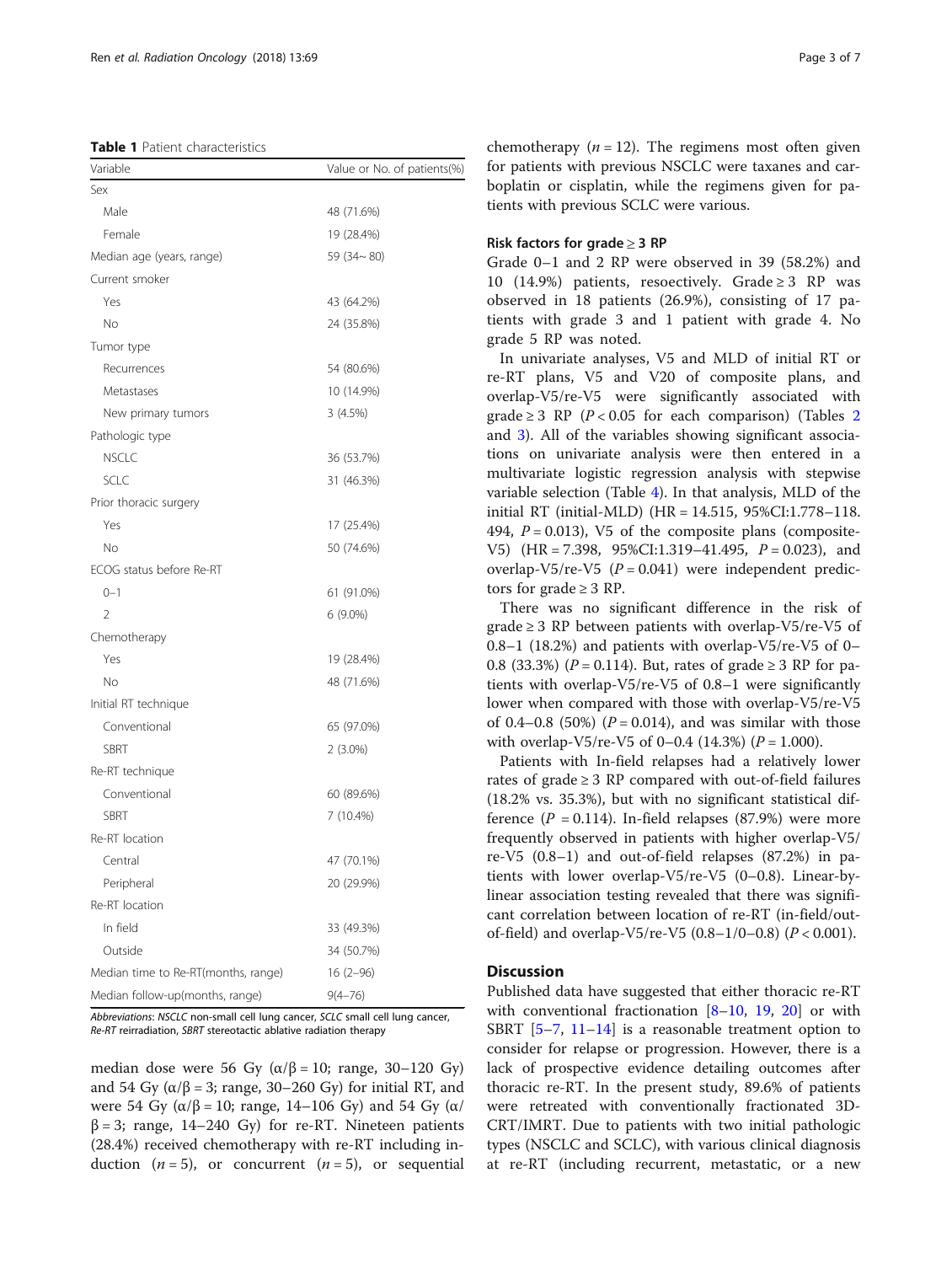| Variable               | Grade 0-2   | Grade $\geq$ 3 | P value |
|------------------------|-------------|----------------|---------|
|                        | $(N = 49)$  | $(N = 18)$     |         |
| Sex                    |             |                | 0.584   |
| Male                   | 36 (73.5%)  | 12 (66.7%)     |         |
| Female                 | 13 (26.5%)  | 6 (33.3%)      |         |
| Age                    |             |                | 0.822   |
| $\geq 65$              | 15 (30.6%)  | 5 (27.8%)      |         |
| < 65                   | 34 (69.4%)  | 13 (72.2%)     |         |
| Smoking                |             |                | 0.797   |
| Yes                    | 31 (63.3%)  | 12 (66.7%)     |         |
| No                     | 18 (36.7%)  | 6 (33.3%)      |         |
| Pathologic type        |             |                | 0.856   |
| <b>NSCLC</b>           | 26 (53.1%)  | 10 (55.6%)     |         |
| <b>SCLC</b>            | 23 (46.9%)  | 8 (44.4%)      |         |
| Prior thoracic surgery |             |                | 0.364   |
| Yes                    | 11 (16.4%)  | 6 (9%)         |         |
| No                     | 38 (56.7%)  | 12 (17.9%)     |         |
| ECOG PS before Re-RT   |             |                | 0.914   |
| $0 - 1$                | 44 (89.9%)  | 17 (94.4%)     |         |
| 2                      | $5(10.2\%)$ | $1(5.6\%)$     |         |
| Chemotherapy           |             |                | 0.246   |
| Yes                    | 12 (24.5%)  | 7 (38.9%)      |         |
| No                     | 37 (75.5%)  | 11 (61.1%)     |         |
| Median Time to Re-RT   |             |                | 0.114   |
| $\geq 15.57$           | 22 (44.9%)  | 12 (66.7%)     |         |
| < 15.57                | 27 (55.1%)  | 6 (33.3%)      |         |
| Initial technique      |             |                | 1       |
| Conventional           | 47 (95.9%)  | 18 (100%)      |         |
| <b>SBRT</b>            | $2(4.1\%)$  | $0(0\%)$       |         |
| Re-RT technique        |             |                | 0.213   |
| Conventional           | 42 (85.7%)  | 18 (100%)      |         |
| <b>SBRT</b>            | 7 (14.3%)   | $0(0\%)$       |         |
| Re-RT location         |             |                | 0.822   |
| Central                | 34 (69.4%)  | 13 (72.2%)     |         |
| Peripheral             | 15 (30.6%)  | 5 (27.8%)      |         |
| Re-RT location         |             |                | 0.114   |
| In field               | 27 (55.1%)  | 6 (33.3%)      |         |
| Outside                | 22 (44.9%)  | 12 (66.7%)     |         |

SCLC small cell lung cancer, SBRT stereotactic ablative radiation therapy,

Re-RT reirradiation

<span id="page-3-0"></span>

| Table 2 Univariate analysis of associations between patient |  |  |
|-------------------------------------------------------------|--|--|
| characteristics and grade $\geq$ 3 RP (n = 67)              |  |  |

|                                                | Table 3 Univariate analysis of associations between dosimetric |  |
|------------------------------------------------|----------------------------------------------------------------|--|
| factors and grade $\geq$ 3 RP ( <i>n</i> = 67) |                                                                |  |

| Variable         | Grade $0 - 2$ ( $n = 49$ ) | Grade $\geq$ 3 ( $n = 18$ ) | $P$ value |
|------------------|----------------------------|-----------------------------|-----------|
| Initial-V5       |                            |                             | 0.047     |
| $\geq 53.15\%$   | 22 (44.9%)                 | 13 (72.2%)                  |           |
| < 53.15%         | 27 (55.1%)                 | 5 (27.8%)                   |           |
| Initial-V20      |                            |                             | 0.152     |
| $\geq 18.04\%$   | 23 (46.9%)                 | 12 (66.7%)                  |           |
| < 18.04%         | 26 (53.1%)                 | 6 (33.3%)                   |           |
| Initial-V50      |                            |                             | 0.633     |
| $\geq 2.04\%$    | 24 (49.0%)                 | 10 (55.6%)                  |           |
| < 2.04%          | 25 (51.0%)                 | 8 (44.4%)                   |           |
| Initial-MLD      |                            |                             | 0.002     |
| $\geq 10.87$     | 20 (40.8%)                 | 15 (83.3%)                  |           |
| < 10.87          | 29 (59.2%)                 | 3 (16.7%)                   |           |
| Re-V5            |                            |                             | 0.001     |
| $\geq 32.7\%$    | 19 (38.8%)                 | 15 (83.3%)                  |           |
| < 32.7%          | 30 (61.1%)                 | 3(16.9%)                    |           |
| Re-V20           |                            |                             | 0.114     |
| $\geq 9.94\%$    | 22 (44.9%)                 | 12 (66.7%)                  |           |
| < 9.94%          | 27 (55.1%)                 | 6 (33.3%)                   |           |
| Re-V50           |                            |                             | 0.532     |
| ≥ 1.25%          | 26 (53.1%)                 | 8 (44.4%)                   |           |
| < 1.25%          | 23 (46.9%)                 | 10 (55.6%)                  |           |
| Re-MLD           |                            |                             | 0.001     |
| $\geq 6.63$      | 19 (38.8%)                 | 15 (83.3%)                  |           |
| < 6.63           | 30 (61.2%)                 | 13 (16.7%)                  |           |
| Composite-V5     |                            |                             | < 0.001   |
| ≥ 68.13%         | 18 (36.7%)                 | 16 (88.9%)                  |           |
| $<68.13\%$       | 31 (63.3%)                 | $2(11.1\%)$                 |           |
| Composite-V20    |                            |                             | 0.033     |
| $\geq$ 28.04%    | 21 (42.9%)                 | 13 (72.2%)                  |           |
| $< 28.04\%$      | 28 (57.1%)                 | 5 (27.8%)                   |           |
| Composite-V50    |                            |                             | 0.304     |
| $\geq 7.23\%$    | 23 (46.9%)                 | 11 (61.1%)                  |           |
| < 7.23%          | 26 (53.1%)                 | 7 (38.9%)                   |           |
| Composite-MLD    |                            |                             | 0.114     |
| $\geq 17.31$     | 22 (44.9%)                 | 12 (66.7%)                  |           |
| < 17.31          | 27 (55.1%)                 | 6 (33.3%)                   |           |
| Overlap-V5/Re-V5 |                            |                             | 0.035     |
| $0 - 0.4$        | 12 (24.5%)                 | $2(11.1\%)$                 | $1.000*$  |
| $0.4 - 0.8$      | 10 (20.4%)                 | 10 (55.6%)                  | $0.014*$  |
| $0.8 - 1$        | 27 (55.1%)                 | 6 (33.3%)                   |           |

Abbreviations: RP radiation pneumonitis, Initial initial radiation plan, MLD mean lung dose, Re reirradiation plan, Composite composite plan, Overlap-V5/Re-V5 the overlap between V5 of initial RT and V5 of re-RT plans/V5 of re-RT plans, Vx percent volume of lung exposed to at least x Gy, \* compared with overlap-V5/ Re-V5 of 0.8–1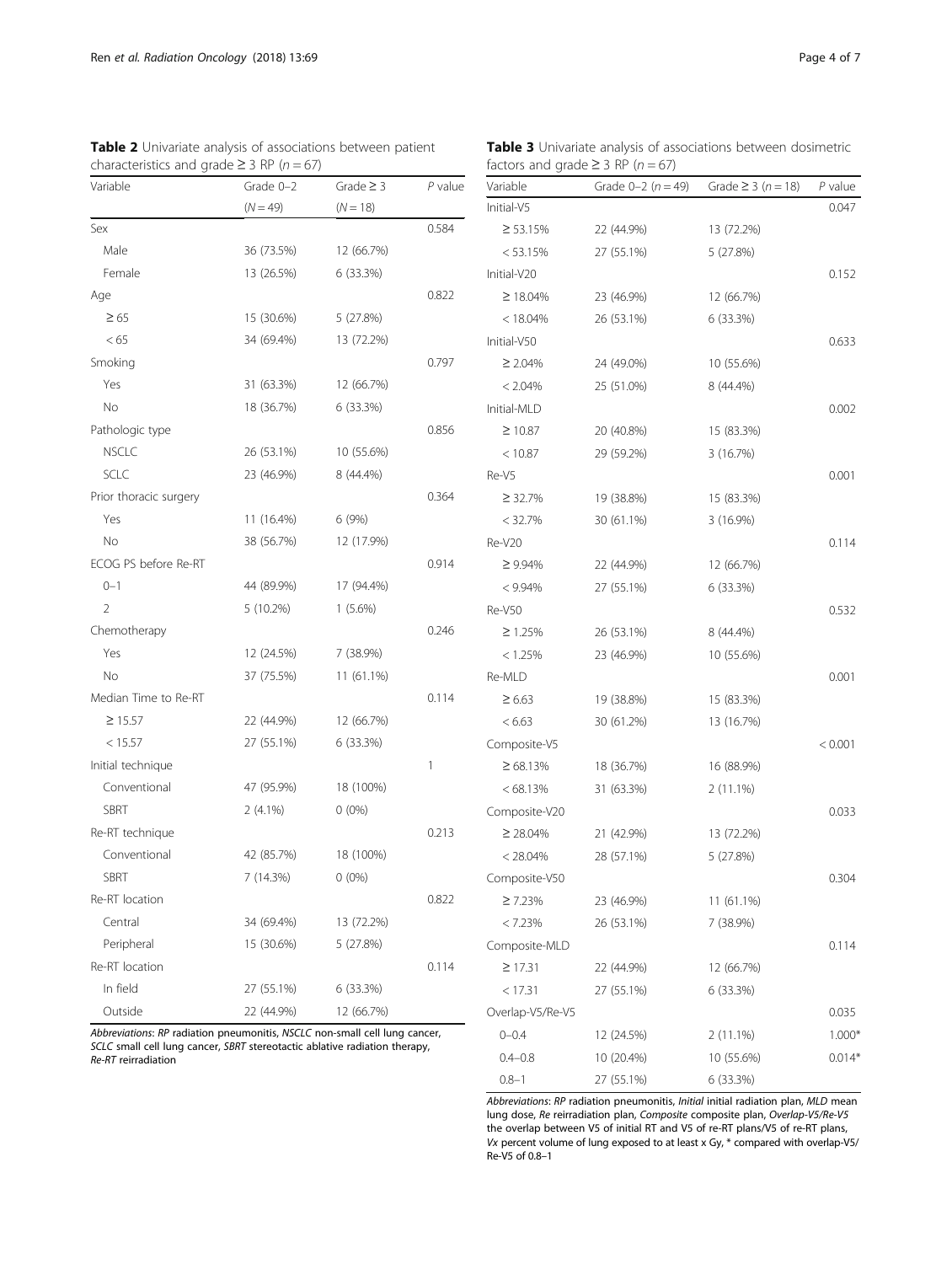<span id="page-4-0"></span>Table 4 Multivariate analysis of factors associated with grade ≥ 3 RP

| Variable       | OR(95CI)               | P value |
|----------------|------------------------|---------|
| Initial-MI D   | 14.515 (1.778-118.494) | 0.013   |
| Composite-V5   | 7.398 (1.319-41.495)   | 0.023   |
| OverlapV5/ReV5 |                        | 0.041   |
| $0 - 0.4$      | 5.564 (0.382-81.023)   | 0.209   |
| $0.4 - 0.8$    | 11.01 (1.71-70.881)    | 0.012   |
| $0.8 - 1$      |                        |         |
|                |                        |         |

Abbreviations: RP radiation pneumonitis, Initial initial radiation plan, MLD mean lung dose, Composite composite plan, Overlap-V5/Re-V5 the overlap between V5 of initial RT and V5 of re-RT plans/V5 of re-RT plans, Vx percent volume of lung exposed to at least x Gy

primary lung tumor), and only 38.8% of patients with histological confirmation at re-RT, we did not assessed the effectiveness of re-RT.

The CTCAE 4.0 and South-West Oncology Group (SWOG) criteria are frequently used for RP grading in studies. The differences between CTCAE 4.0 and SWOG criteria are mainly in grade 1 and 2 RP. Grade 1 RP graded according to SWOG criteria would change to grade 2 RP if the CTCAE 4.0 criteria would have been applied. There is no obvious difference in grade 3, 4, or 5 RP between the two criteria. In the present study, RP was graded according to the CTCAE 4.0, and rates of grade ≥ 3 RP were 26.9%. Similar finding was also reported in several studies of re-RT with SBRT [[6,](#page-5-0) [14](#page-5-0), [15](#page-5-0)]. Liu et al. [\[15](#page-5-0)] analyzed 72 patients receiving reirradiation with SBRT for recurrent disease and found that rates of severe RP were common (20.8%). Data from a retrospective study conducted at MD Anderson showed that 28% of re-RT patients developed grade 3 RP, and RP was the most common side effect  $[6]$ . De Bari et al. analyzed 12 studies on thoracic re-irradiation with SABR after a previous course of high-dose radiotherapy and found that the major toxicity is RP, occurring in around 20% of patients [[21\]](#page-6-0). Ruysscher et al. summarised the available literature-based evidence, and stated that the incidence of severe lung toxic effects did not differ greatly in patients retreated with conventional 3D-CRT compared with patients retreated with SBRT [[22\]](#page-6-0). We also compared the risk of grade  $\geq$  3 RP between re-RT with conventional fractionation and with SBRT, while no significant difference was observed.

As we know, there is only one retrospective study conducted by Liu et al. [\[15](#page-5-0)] that has investigated DVH variables related to RP from 3 sets of plans (initial RT, re-RT, and composite plans). In their study, a wide range of DVH parameters (including V10-V40 and MLD of 3 sets of plans) were assessed, but only a  $V20 \ge 30\%$  in the composite plan was significantly correlated with the incidence of grade 3–5 RP in multivariate analysis. In the present study, DIR was performed to create a composite

plan, and the correlation between DVH variables from 3 sets of plans (including V5, V20, V50, and MLD) and the risk of grade  $\geq 3$  RP were evaluated. Different from Liu et al's results, we found that initial-MLD and composite-V5 were significantly associated with grade  $\geq$  3 RP in multivariate analysis. One possible explanation for the difference was difference in re-RT technique used for re-RT. All of patients were retreated with SBRT in Liu et al's study, while most of patients (88.1%) were retreated with conventional 3D-CRT/IMRT in the present study. The unique fractionation schemes and the dose distribution of SBRT might make it different from conventional RT for dose-volume predictors of severe RP. Secondly, DIR was not used in Liu et al's study when generating the composite plans, which might result in less accurate assessment of the cumulative radiation doses to lung. DIR is an image processing technique, with the potential to account for anatomic changes, including changes in body weight, and early or late normal tissue radiation responses [[16,](#page-5-0) [17\]](#page-6-0). Our results suggested that not only re-RT but also initial-RT and composite plans should be considered as important options for evaluating retreatment with thoracic RT.

One previous study has shown that patients retreated with RT for in-field relapses experienced lower rates of RP than did those outside the initial radiation field (0% vs. 28%,  $P = 0.03$  [[6\]](#page-5-0). For reason of the difference, the authors hypothesized that previously irradiated areas have already undergone fibrosis and are less susceptible to radiation-induced inflammation. In the present study, relatively lower rates of grade  $\geq$  3 RP for in-field failures compared with out-of-field failures were observed (18. 2% vs. 35.3%), but with no significant statistical difference  $(P = 0.114)$ . Interestingly, we also found that infield failures were more frequently observed in patients with higher overlap-V5/re-V5 (0.8–1) and out-of-field failures in patients with lower overlap-V5/re-V5 (0–0.8); and linear-by-linear association testing suggested a significant correlation between location of recurrent tumors (in-field/out-of-field) and overlap-V5/re-V5 (0.8–  $1/0-0.8$ ) ( $P < 0.001$ ). Moreover, we found that overlap-V5/re-V5 was an independent predictor of grade  $\geq 3$  RP in multivariate analysis. However, it was not that the larger overlap-V5/re-V5 was, the lower incidence of grade  $\geq$ 3 RP became. Rates of grade ≥ 3 RP for patients with the largest overlap-V5/re-V5 of 0.8–1 were similar to patients with the smallest overlap-V5/re-V5 of 0–0.4 (18. 3% vs. 14.3%,  $P = 1.000$ , but were significantly lower when compared with patients with the medium overlap-V5/re-V5 of 0.4–0.8 (18.3% vs. 50%,  $P = 0.014$ ). These findings suggested that the overlap of volume of lung exposed to low radiation doses between initial RT plans and re-RT plans was associated with the incidence of severe RP, and should be paid more attention when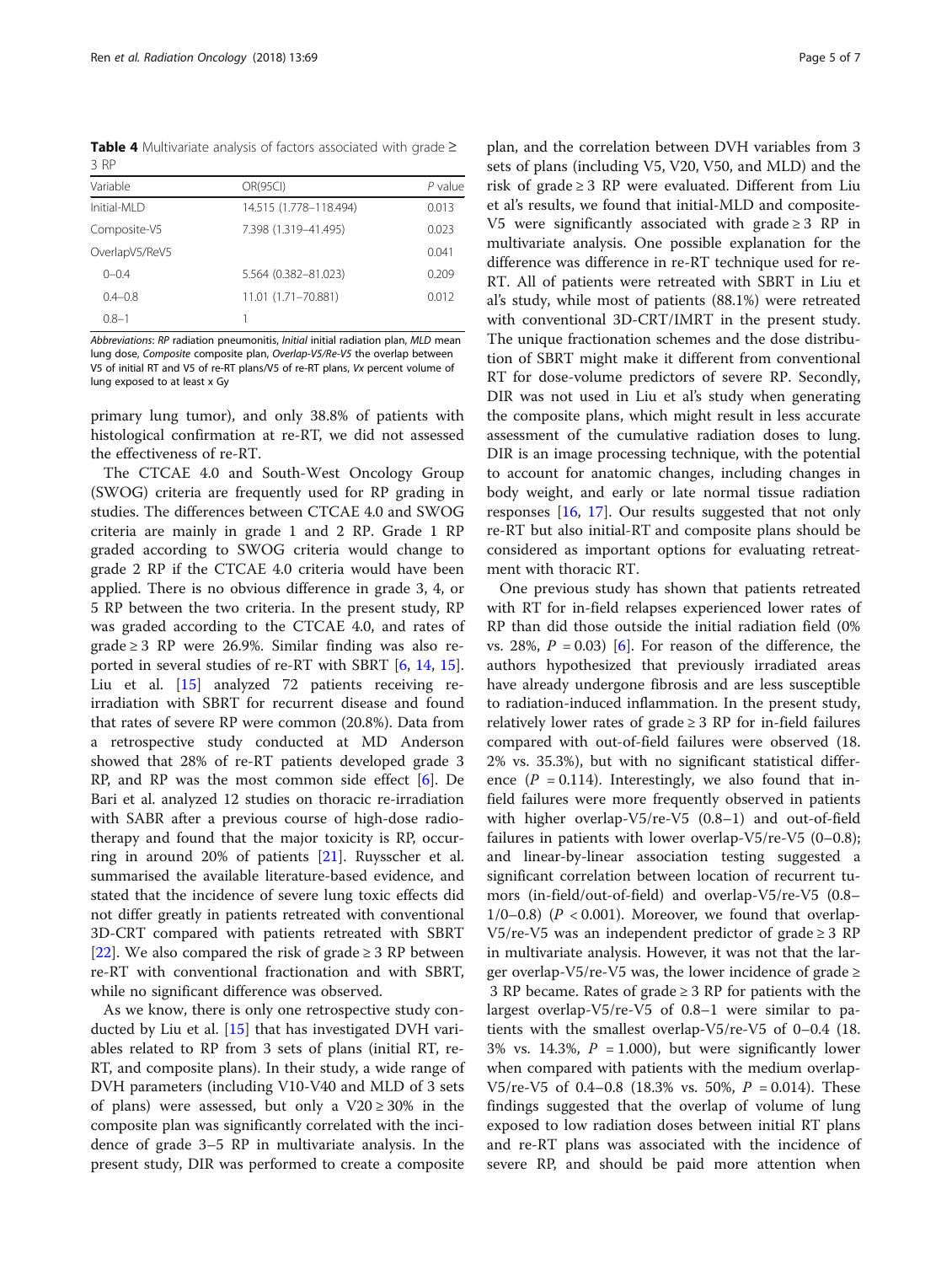<span id="page-5-0"></span>evaluating a plan of re- RT. Moreover, the findings also suggested an indirect association between location of recurrent tumors (in-field/out-of-field) and RP risk via the variable of overlap-V5/re-V5. Not all out-of-field relapses were associated with higher risk of severe RP compared with in-field relapses, and the correlation seemed to be determined by size of overlap-V5/re-V5.

ECOG PS score of 2–3, an FEV1  $\leq 65\%$  were reported to be associated with higher RP in Liu et al.'s study [15]. In our study, none of patients were with ECOG PS score of 3, and there was no significant difference in RP risk between ECOG PS score of 0–1 and 2; the correlation between FEV1 and RP risk was not investigated because of lack of related data. Other potential risk factors of RP such as chemotherapy, the interval between initial and re-RT, location of re-RT (central/peripheral) were also assessed in this study, however, none of them were predictive for severe RP.

There were several limitations associated with this study. First, this is a retrospective, single-institution study, and biases could have been introduced which would affect the conclusions. The multivariate analysis can aid in decreasing these biases but not necessarily negate them entirely. Second, the sample size of this study was relatively small. This makes statistical analysis less reliable and raises the possibility that other important risk factors could be missed. Finally, a few patients who received very low doses of initial RT or re-RT were also included, which might lead to less accurate on the assessment of RP rates after re-RT.

## Conclusions

The risk of grade  $\geq$  3 RP could be predicted by initial-MLD, composite-V5, and overlap-V5/re-V5. Out-of-field failures was associated with higher risk of severe RP compared with in-field failures in some cases, however, the correlation seemed to be determined by size of overlap-V5/re-V5.

#### Abbreviations

3D-CRT: Three-dimensional conformal radiotherapy; 4D-CT: 4-dimensional computed tomography; CT: Computed tomography; DIR: Deformable image registration; DVH: Dose-volume histogram; GTV: Gross tumor volume; iGTV: Internal gross tumor volume; IMRT: Intensity modulated radiotherapy; ITV: Internal target volume; MLD: Mean lung dose; PTV: Planning target volume; Re-RT: Reirradiation; RP: Radiation pneumonitis; RT: Radiotherapy; SBRT: Stereotactic body radiation therapy; Vx: Percent volume of lung exposed to at least x Gy

#### Availability of data and materials

The datasets during and/or analysed during the current study available from the corresponding author on reasonable request.

#### Authors' contributions

JD had full access to all the data and takes responsibility for the integrity of the data and the accuracy of the data analysis. Study concept and design: JD, CR. Acquisition of data: CR, TJ. Analysis and interpretation of data: TL, CR, TJ. Drafting of the manuscript: CR, GL. Critical revision of the manuscript for

important intellectual content: JD. Statistical analysis: TL, CR. All authors read and approved the final manuscript.

#### Ethics approval and consent to participate

This retrospective study was approved by the Regional Ethics Committee of our institution (approval number: SER-2017-9-2). The study was conducted in accordance with the Declaration of Helsinki.

#### Competing interests

The authors declare that they have no competing interests.

#### Publisher's Note

Springer Nature remains neutral with regard to jurisdictional claims in published maps and institutional affiliations.

## Received: 3 March 2018 Accepted: 5 April 2018 Published online: 16 April 2018

#### References

- 1. Vansteenkiste J, De Ruysscher D, Eberhardt WE, the ESMO Guidelines Working Group, et al. Early and locally advanced non-small-cell lung cancer (NSCLC): ESMO clinical practice guidelines for diagnosis, treatment and follow-up. Ann Oncol. 2013;24:vi89–98.
- 2. Blackstock AW, Govindan R. Definitive chemoradiation for the treatment of locally advanced non small cell lung cancer. J Clin Oncol. 2007;25:4146–52.
- 3. Socinski MA, Shcell MJ, Bakri K, et al. Second-line, low-dose, weekly paclitaxel in patients with stage III/A/IV nonsmall cell lung carcinoma who fail first-line chemotherapy with carboplatin plus paclitaxel. Cancer. 2002;95:1265–73.
- 4. Gonzalez CM, Aramendia JM, Salgado E, et al. Second-line chemotherapy with irinotecan and vinorelbine in stage IIIB and IV non-small-cell lung cancer: a phase II study. Am J Clin Oncol. 2002;25:480–4.
- Serke M, Schoenfeld N, Loddenkemper R, et al. Weekly docetaxel as secondline chemotherapy in advanced non-small cell lung cancer: phase II trial. Anticancer Res. 2004;24:1211–6.
- 6. Kelly P, Balter PA, Rebueno N, et al. Stereotactic body radiation therapy for patients with lung cancer previously treated with thoracic radiation. Int J Radiat Oncol Biol Phys. 2010;78:1387–93.
- 7. Reyngold M, Wu AJ, McLane A, et al. Toxicity and outcomes of thoracic reirradiation using stereotactic body radiation therapy (SBRT). Radiat Oncol. 2013;8:99.
- 8. Griffioen GHMJ, Dahele M, De Haan PF, et al. High-dose, conventionally fractionated thoracic reirradiation for lung tumors. Lung Cancer, 2014: 83:356–62.
- 9 Okamoto Y, Murakami M, Yoden E, et al. Reirradiation for locally recurrent lung cancer previously treated with radiation therapy. Int J Radiat Oncol Biol Phys. 2002;52:390–6.
- 10 Ohguri T, Imada H, Yahara K, et al. Re-irradiation plus regional hyperthermia for recurrent non-small cell lung cancer: a potential modality for inducing long-term survival in selected patients. Lung Cancer. 2012;77:140–5.
- 11 Verma V, Rwigema JM, Malyapa RS, et al. Systematic assessment of clinical outcomes and toxicities of proton radiotherapy for reirradiation. Radiother Oncol. 2017;125:21–30.
- 12 Parks J, Kloecker G, Woo S, et al. Stereotactic body radiation therapy as salvage for intrathoracic recurrence in patients with previously irradiated locally advanced non–small cell lung Cancer. Am J Clin Oncol. 2016;39:147–53.
- 13 Sumita K, Harada H, Asakura H, et al. Re-irradiation for locoregionally recurrent tumors of the thorax: a single-institution, retrospective study. Radiat Oncol. 2016;11:104.
- 14 Trovo M, Minatel E, Durofil E, et al. Stereotactic body radiation therapy for re-irradiation of persistent or recurrent non-small cell lung cancer. Int J Radiat Oncol Biol Phys. 2014;88:1114–9.
- 15 Liu H, Zhang X, Vinogradskiy YY, et al. Predicting radiation pneumonitis after stereotactic ablative radiation therapy in patients previously treated with conventional thoracic radiation therapy. Int J Radiat Oncol Biol Phys. 2012; 84:1017–23.
- 16 Senthi S, Griffioen GH, van Sörnsen de Koste JR, et al. Comparing rigid and deformable dose registration for high dose thoracic re-irradiation. Radiother Oncol. 2013;106:323–6.